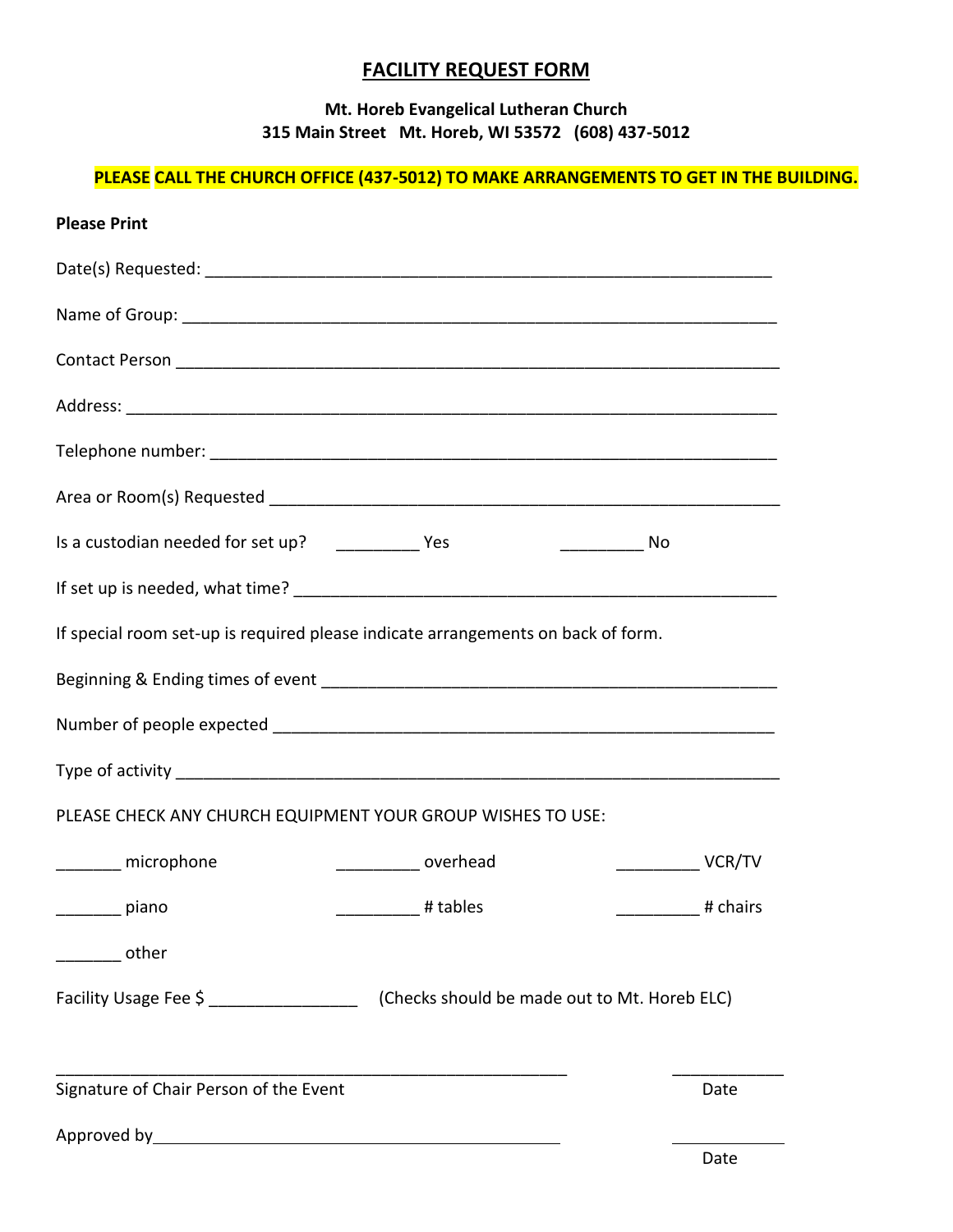### **Mt. Horeb Evangelical Lutheran Church 315 Main Street Mt. Horeb, WI 53572 (608) 437-5012**

# **Building & Property Usage**

Evangelical Lutheran Church recognizes that there is a need to make maximum use of our facilities for those who serve our community. At the same time, we recognize our responsibility for the safekeeping of the facility, the contents, and the property in general. Your adherence to these rules and guidelines will allow ELC to continue to open its doors to community groups.

Evangelical Lutheran Church facilities are made available to community groups based on availability. Church functions take priority for facility space including last minute needs, such as funeral luncheons, etc. We cannot guarantee exact room location because of this possibility. In the event of a change, we will make every effort to find a suitable substitute meeting space.

Members of the congregation may also use the facility for family functions such as reunions, baby showers, family celebrations, etc.

All groups wishing to use Evangelical Lutheran Church facilities need to complete the attached Facility Use Form and submit to the church office one month prior to the event. The use of the facility will be on a first come first serve basis. All events will be approved by the Property Ministry.

#### **Cost for Use of Facilities**

We want to make our facility available to community groups who share in our ministry, and we are glad to do so. However, the cost of heating, set-up, and clean-up of the church facilities is quite high.

**Fees are set as follows:** (based on usage for one event day)

| <b>Church Members:</b>                  | No Charge (a Goodwill offering is recommended to cover utilities,<br>set-up and clean up costs.) |
|-----------------------------------------|--------------------------------------------------------------------------------------------------|
| Non-Church Members:                     | \$75                                                                                             |
| <b>Community Service Organizations:</b> | No Charge                                                                                        |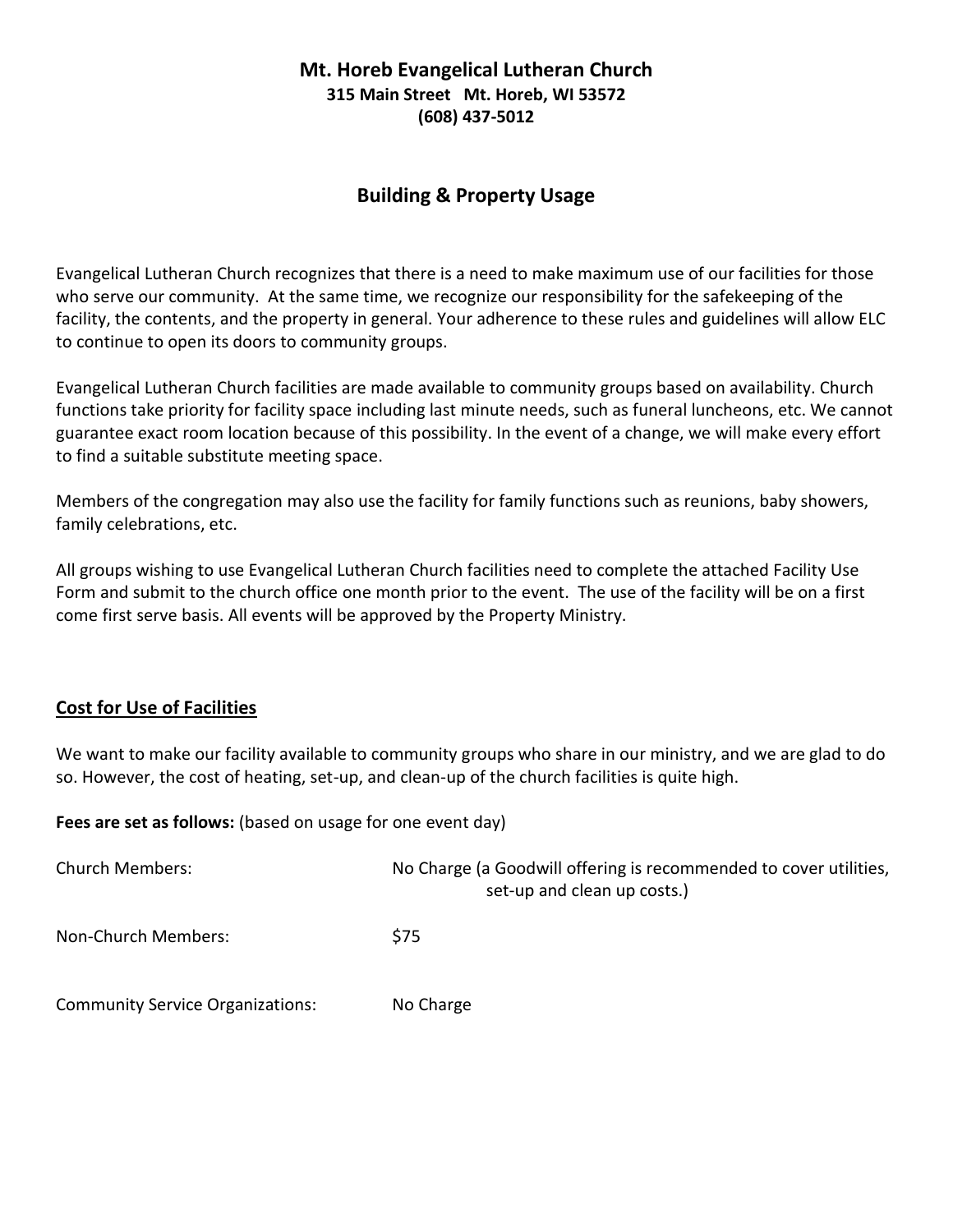### **General Guidelines for Utilizing Mt. Horeb Evangelical Lutheran Church Facilities**

Those using the facilities will be liable to the congregation for any damage to any property and for any expense incurred in consequence of such use of church facilities. **A CERTIFICATE OF LIABILITY INSURANCE is required of large groups such as Girl Scouts, 4H, fundraisers by groups not affiliated with ELC, etc.**

Each group or organization requesting use of the church facility shall designate one member as in charge or responsible for the groups action.

Reservations for facility space should be made with the church office manager for Property Ministry approval.

After-hour arrangements for use of keys to the church building must be made in advance with the church office manager. Return of the keys the day after your function is required.

At the conclusion of your function, rooms must be rearranged as when you arrived. Leave rooms clean and tidy. Wipe off all tables and counter tops, return tables and chairs to their original locations, place garbage in provided cans, and turn of the lights.

If you wish to use any of the church's audio-visual equipment, please make arrangements with the administrative assistant.

No long distance telephone calls may be place from the church's telephones. Please limit local calls to those of an urgent nature.

Evangelical Lutheran Church will not be responsible for any expenses incurred or contracted by the group while using the facilities without prior permission from the Property Ministry or the Pastor.

If at any time during your function you have an urgent concern, please contact the church office. If no church staff is in the building, please call one of the members of the Property Ministry or the Pastor. Please communicate any non-urgent concerns with the church office during normal business hours.

### **Specific Rules Governing Facilities Usage**

- 1) Please use and treat the Facilities as if they were your own.
- 2) Please coordinate room arrangements in advance with the Administrative Assistant.
- 3) Please do not disrupt others whom you may be sharing the facility with.
- 4) Each group shall be responsible for monitoring and controlling the behavior of its members and associates. No youth (anyone under the age of 18) are allowed to be unchaperoned.
- 5) NO SMOKING is permitted in church facilities.